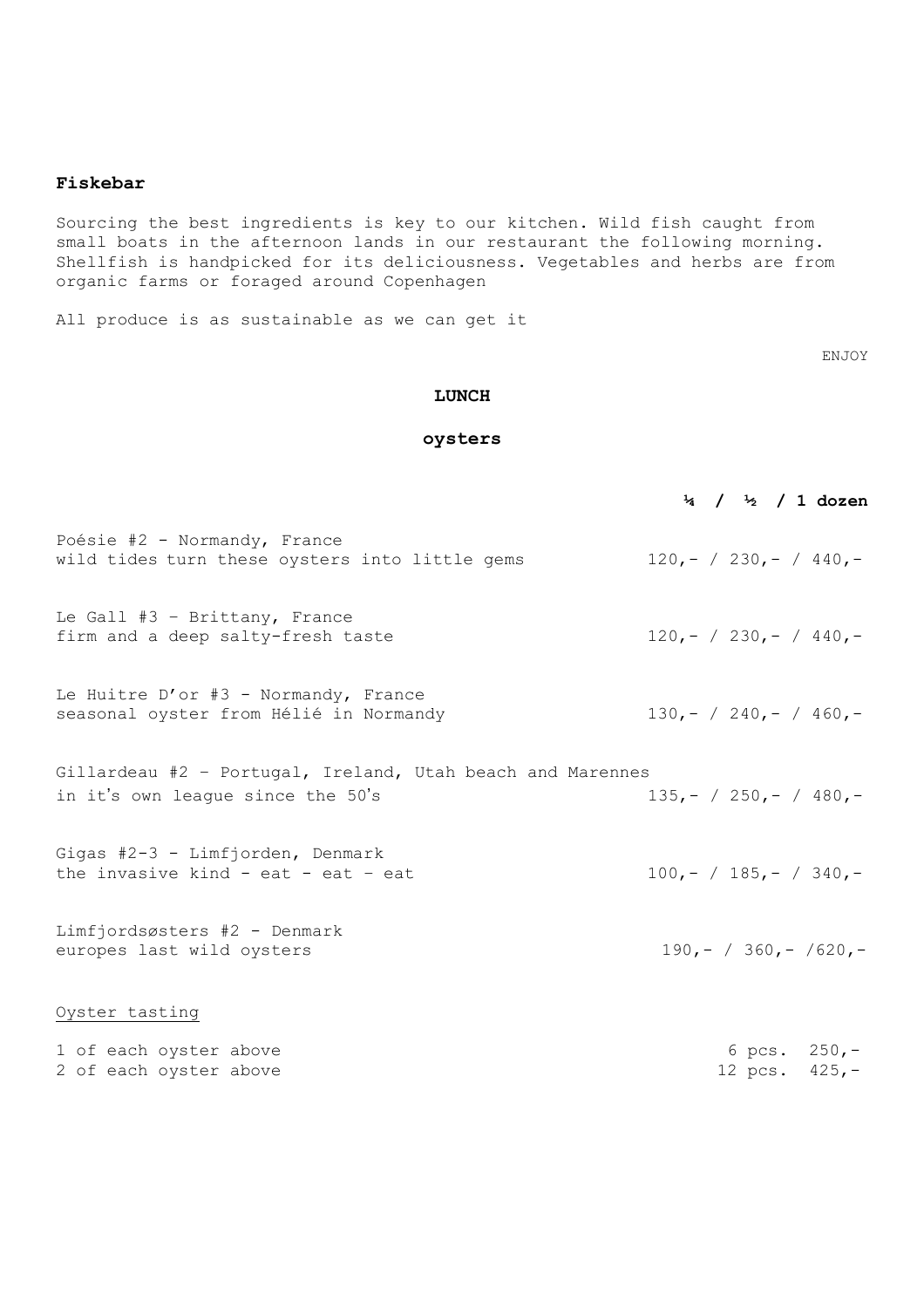# **starters, good for sharing, 2-4 for a meal**

### **raw starters**

| hamachi - Hanstholm                                                                       |
|-------------------------------------------------------------------------------------------|
|                                                                                           |
|                                                                                           |
| $285 -$<br>sauce of beach crab, hip rose and salted plums                                 |
| Brill - Western Shores                                                                    |
| $170, -$<br>smoked mussel, seaweed, rye and pickled burnt onion                           |
| Helt roe - Ringkøbing Fjord                                                               |
| $195, -$<br>sea lettuce, sour cream and crispy potatoes                                   |
|                                                                                           |
| $175, -$<br>cucumber, mild horseradish and oyster leafs                                   |
| Razor clams - Holland                                                                     |
| $155, -$                                                                                  |
|                                                                                           |
| $195, -$<br>green strawberry, sorrel and almonds                                          |
|                                                                                           |
| $95, -$                                                                                   |
| Langoustine - Sweden<br>Baby gem salad - Kiselgården<br>spinach, radish and romaine pesto |

# **hot starters**

| White asparagus - Denmark<br>lemon verbena, hazelnuts and kelp | add caviar +75.- | $195. -$ |
|----------------------------------------------------------------|------------------|----------|
| Squid - North Sea<br>radish, parsley and chicken dashi         |                  | $210 -$  |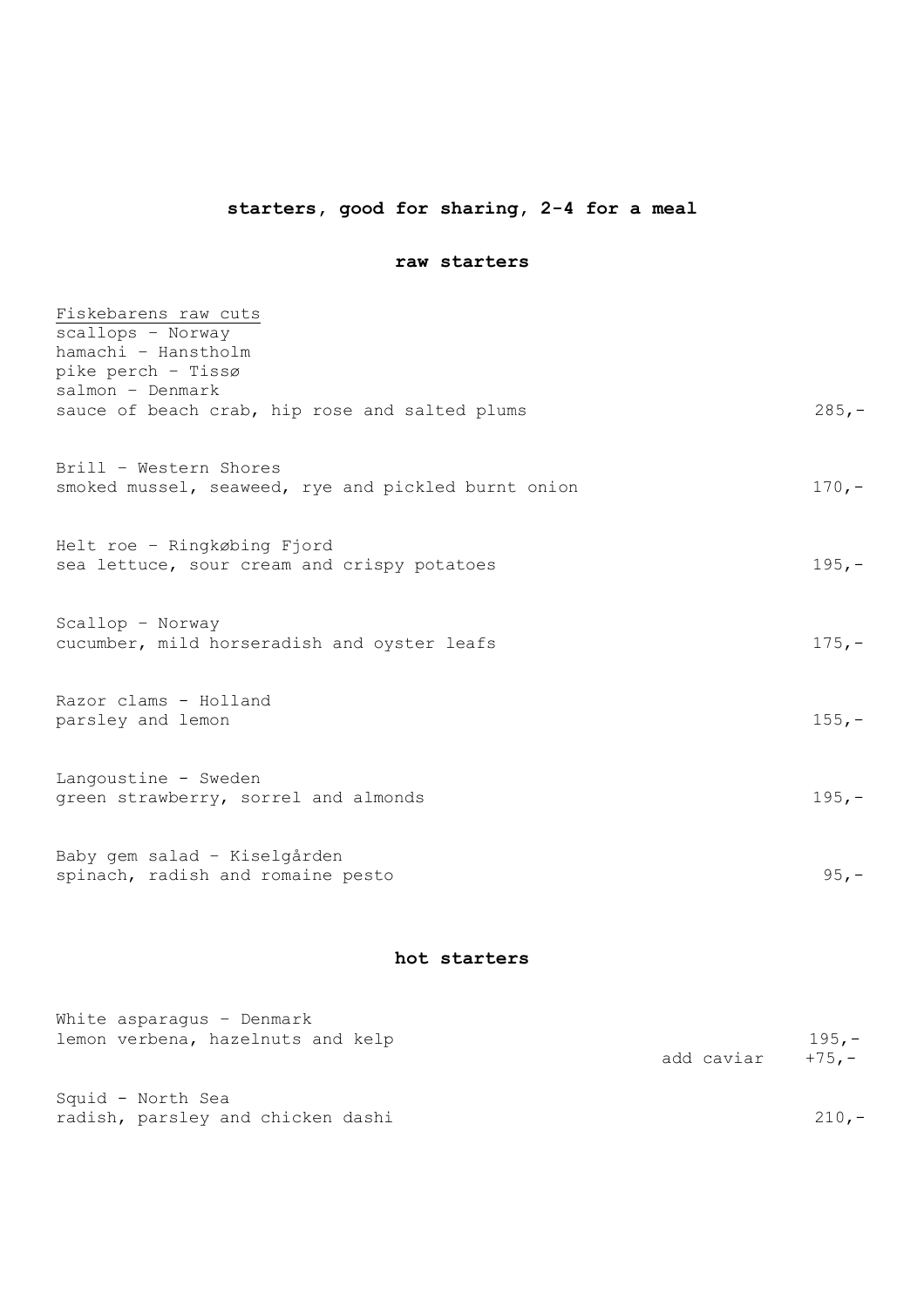## **hot starters**

| Croque Mussel<br>blue mussels and Vesterhavs cheese on sourdough                            |            | $145, -$             |
|---------------------------------------------------------------------------------------------|------------|----------------------|
| Blue mussels $-$ Limfjorden<br>steamed in apple cider with plenty of herbs and double cream |            | $145, -$             |
| Fish n'Chips - Langø<br>lightly smoked cod, hand cut potatoes and raw remoulade             |            | $155, -$             |
| Lobster - Limfjorden<br><b>BBO</b><br>summer pickles, butter and chives                     | 1/2<br>1/1 | $400, -$<br>$750, -$ |

# **bigger courses**

| Blue mussels - Limfjorden<br>steamed in apple cider with plenty of herbs and double cream                 | $180, -$ |
|-----------------------------------------------------------------------------------------------------------|----------|
| Brill - Western Shores<br>baked<br>asparagus, pine and cucumber<br>new potatoes with roasted onion butter | $325, -$ |
| Hake - Northern Sea<br>roasted<br>asparagus, pine and cucumber<br>new potatoes with roasted onion butter  | $345. -$ |

| Rib eye - Skallebølle                  |          |
|----------------------------------------|----------|
| grilled                                |          |
| asparagus, pine and cucumber           |          |
| new potatoes with roasted onion butter | $375. -$ |

# **vegetarian**

| Cauliflower - Italy    |                 | $225. -$ |
|------------------------|-----------------|----------|
| almond, mead and chard | add caviar 75,- |          |